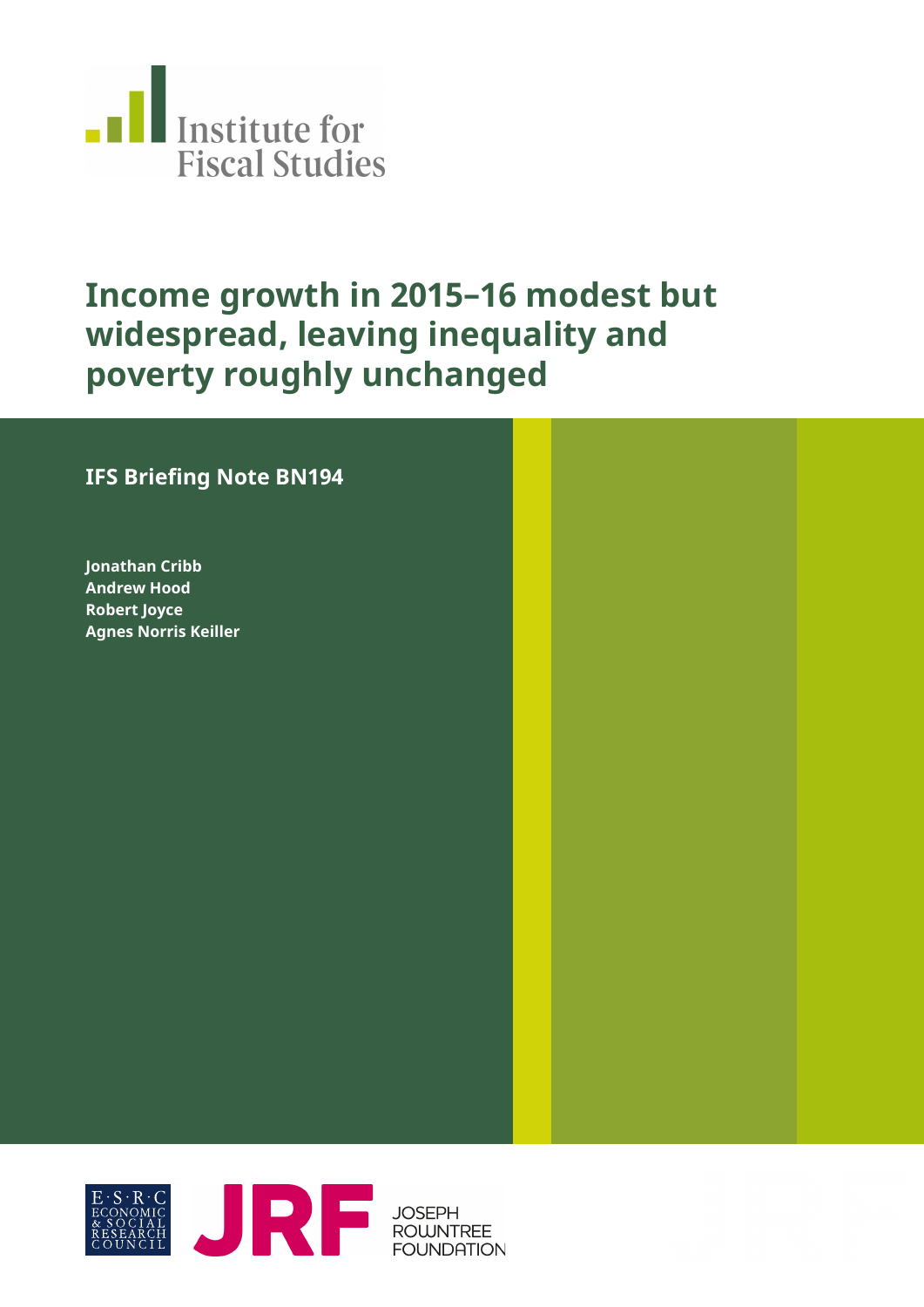#### *Income growth in 2015–16 modest but widespread, leaving inequality and poverty roughly unchanged*

**Jonathan Cribb, Andrew Hood, Robert Joyce and Agnes Norris Keiller<sup>1</sup>**

*Published by*

**The Institute for Fiscal Studies**

March 2017

## *Introduction*

The Department for Work and Pensions (DWP) has today published the latest official statistics on household incomes, covering the financial year 2015–16. This briefing note summarises the headline trends observed in the new data and places them in historical context in order to understand better changes in living standards in recent years.

IFS research to be published in the summer will examine recent changes in living standards, poverty and inequality in greater detail.

A recent IFS analysis of trends in inequality over the last twenty years can be found [here.](https://www.ifs.org.uk/publications/8849)

<sup>1</sup> This analysis is based on the Department for Work and Pensions (2017) release "Households below Average Income: 1994/95 to 2015/16", and on IFS analysis of the Family Resources Survey and Family Expenditure Survey. We would like to thank the Joseph Rowntree Foundation for continued support in our research into poverty and inequality in the UK. Any errors and all views expressed are those of the authors.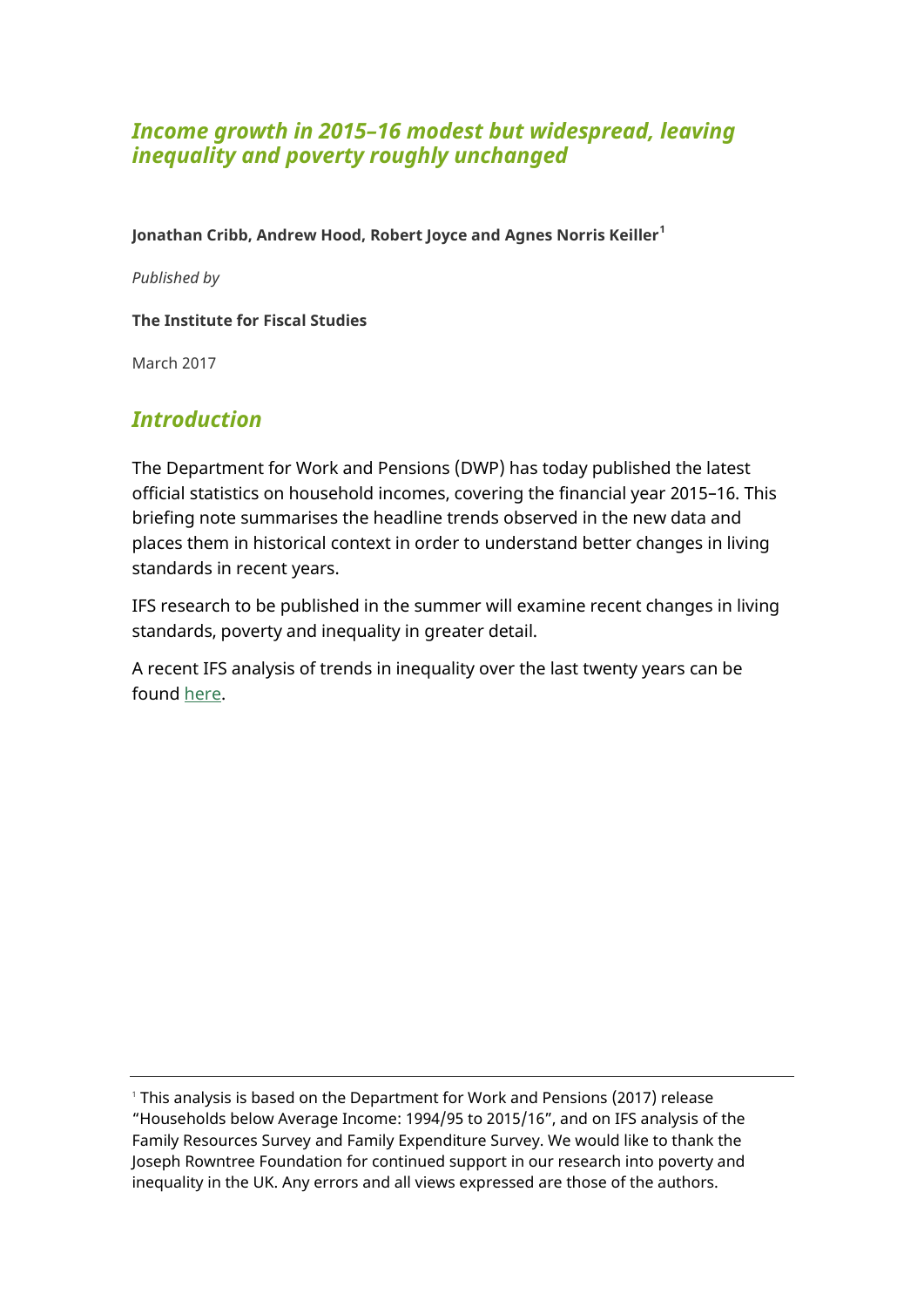## **New data suggest modest growth of 1.4% in median household income in 2015–16, after adjusting for inflation**



**Figure 1. Median net household income (before housing costs) since 2002–03, (UK)**

Note: Incomes have been measured net of taxes and benefits but before housing costs have been deducted and are expressed in 2015–16 prices. All incomes have been equivalised using the modified OECD equivalence scale and are expressed in terms of equivalent amounts for a childless couple.

Source: Department for Work and Pensions (2017) "Households below average income: 1994/95 to 2015/16" .

The 1.4% growth was not statistically significant, and was slower than that recorded in 2014-15 – though this may (at least in part) be due to the data underlying the statistics showing a fall in the employment rate even though the larger Labour Force Survey showed an increase. As ever, limited weight should be placed on the precise changes measured in any single year of survey data.

The data does though show a clear growth in incomes over the two most recent years such that median income was 5% higher in 2015-16 than in 2013-14. This is a welcome uptick relative to the recent past.

Nevertheless this has been a protracted period of historically very weak income growth. Median household income is only 2.3% above its 2009–10 level, 3.7% above its 2007–08 level and 10.1% higher than in 2002–03. Between 1961 and 2002–03 median income grew by an annual average of around 2.2%.

Behind those averages, income growth has been much stronger for pensioners than for working-age adults. Median pensioner income rose by around 10% between 2007–08 and 2015–16, compared to almost no growth for working-age adults.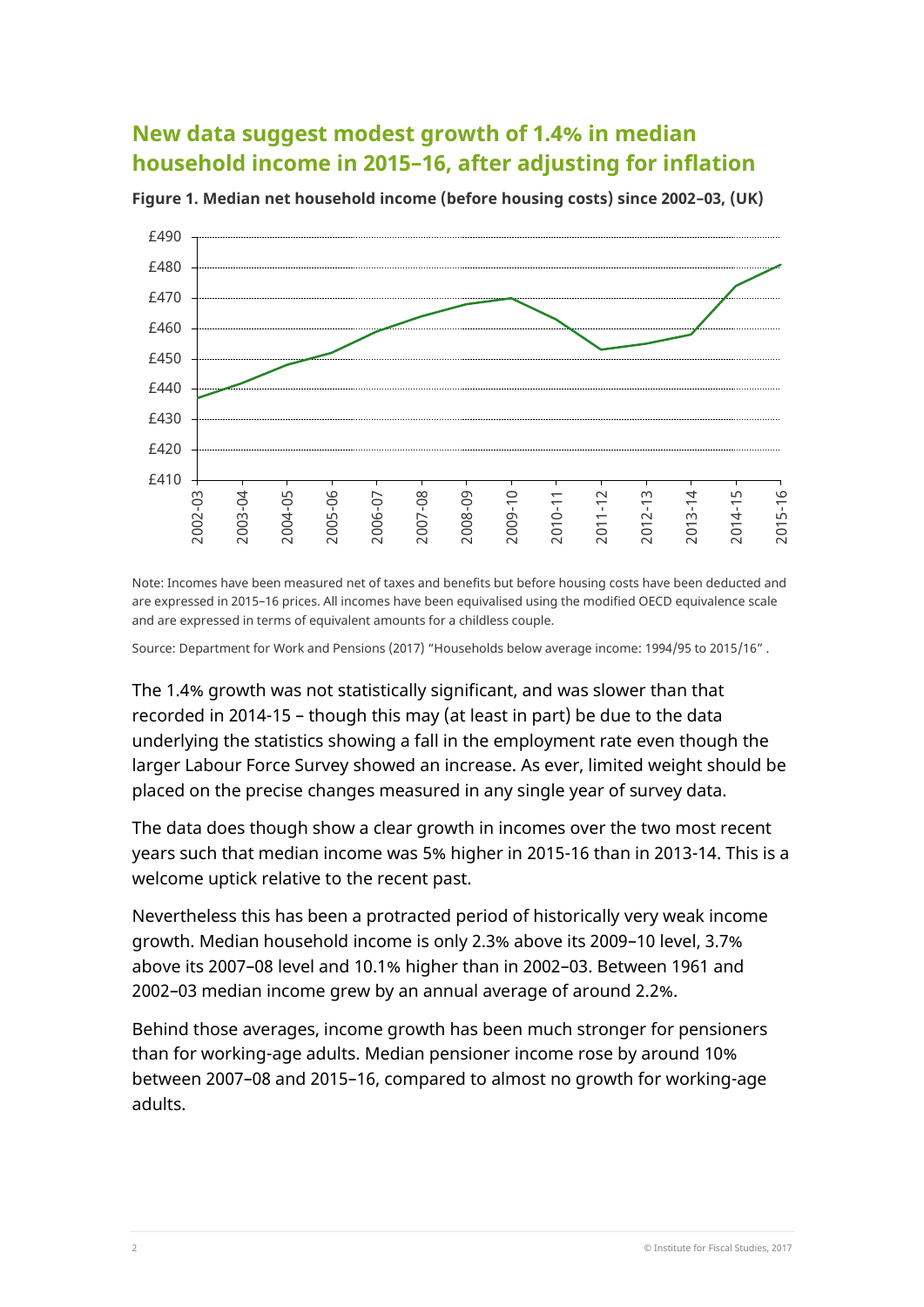#### **Little change in income inequality in 2015–16**



**Figure 2. Real income growth by percentile point, 2007–08 to 2015–16 (UK)** 

Note: Incomes have been measured net of taxes and benefits but before housing costs have been deducted and have been equivalised using the modified OECD equivalence scale. Percentiles 1–4 and 98-99 are excluded because of large statistical uncertainty.

Source: Department for Work and Pensions (2017) and IFS calculations using the Family Resources Survey

The modest income growth in 2015-16 was spread quite evenly across the distribution (shown by the light green line), meaning little change in income inequality. As the Figure shows, this is similar to trends over the last 4 years as a whole (shown by the dark green line): the slow recovery in incomes since 2011–12 has been experienced across the distribution. Previous IFS research (Section 3.2 of [Belfield et al.](https://www.ifs.org.uk/publications/8371) (2016)) has shown that employment increases during the recovery have been key in boosting the incomes of poorer households despite benefit rates growing slower than earnings.

Compared to 2007–08, income inequality is significantly lower in 2015–16, due to falls in inequality between 2007–08 and 2011–12 that have not been unwound. Those falls were largely the result of real increases in benefit income between 2007–08 and 2009–10 (raising the income of low-income households), and large falls in real earnings between 2009–10 and 2011–12 (reducing the income of highincome households).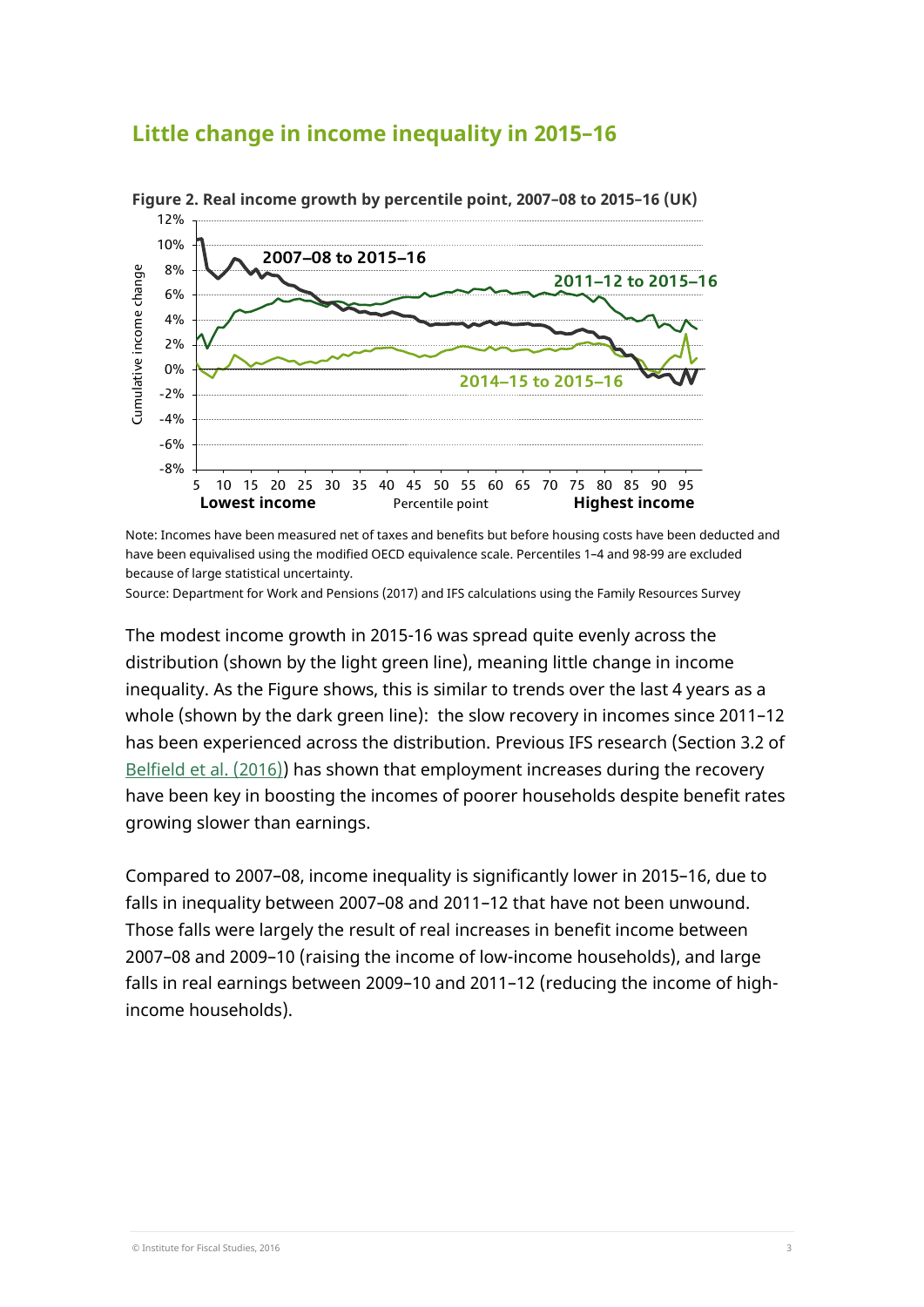# **Income inequality (measured by the Gini coefficient) around the same level as 25 years ago**



**Figure 3. The Gini coefficient of income inequality, 1961 to 2015–16**

Note: Incomes have been measured net of taxes and benefits but before housing costs have been deducted and have been equivalised using the modified OECD equivalence scale. Years refer to calendar years up to and including 1992 and to financial years from 1993–94 onwards. Figures relate to UK households from 2002–03 onwards and to GB households for earlier years.Source: Department for Work and Pensions (2017) and IFS calculations using the Family Resources Survey and the Family Expenditure Survey.

The slight increase in the Gini coefficient in 2015–16 was driven by relatively strong income growth at the very top of the income distribution, which is often volatile. The increase in the Gini was not statistically significant. Income inequality remains somewhat below its pre-crisis level, at around the same level as it was 25 years ago, but much higher than it was 50 years ago, thanks to large increases in inequality during the 1980s.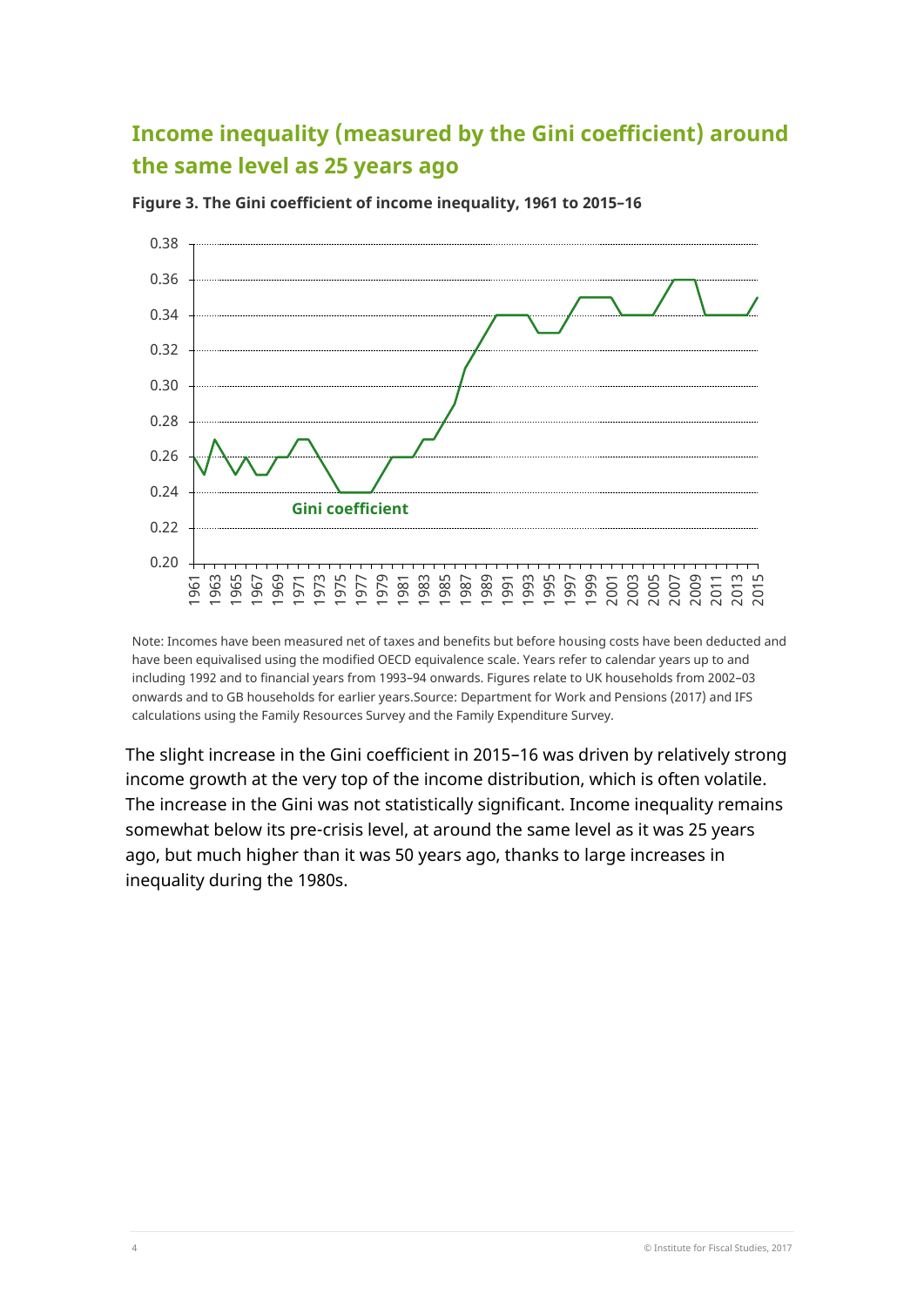## **Absolute poverty rates (after housing costs) were largely unchanged in 2015–16**



**Figure 4. Absolute poverty rate (AHC) by demographic group**

Note: Incomes have been measured net of taxes and benefits and after housing costs have been deducted and have been equivalised using the modified OECD equivalence scale. The absolute poverty line is defined as 60% of median AHC income in 2010–11.

Source: Department for Work and Pensions (2017) "Households below average income: 1994/95 to 2015/16" .

The data record slight falls in absolute poverty rates overall, and among children and working-age adults, and a slight rise among pensioners. But all of these changes are small in magnitude and none is statistically significant. Absolute poverty is below pre-recession rates for each of the groups shown: particularly pensioners and children. This is largely because of income growth for low-income households between 2007–08 and 2009–10 (see above).

Note though that this is an historically very slow rate of decline in absolute poverty, directly related to the very slow rate of growth in incomes at all points in the distribution. The fall of 2ppts in the eight years between 2007-08 and 2015-16 compares with a fall of 10ppts in the eight years between 1999-2000 and 2007-08.